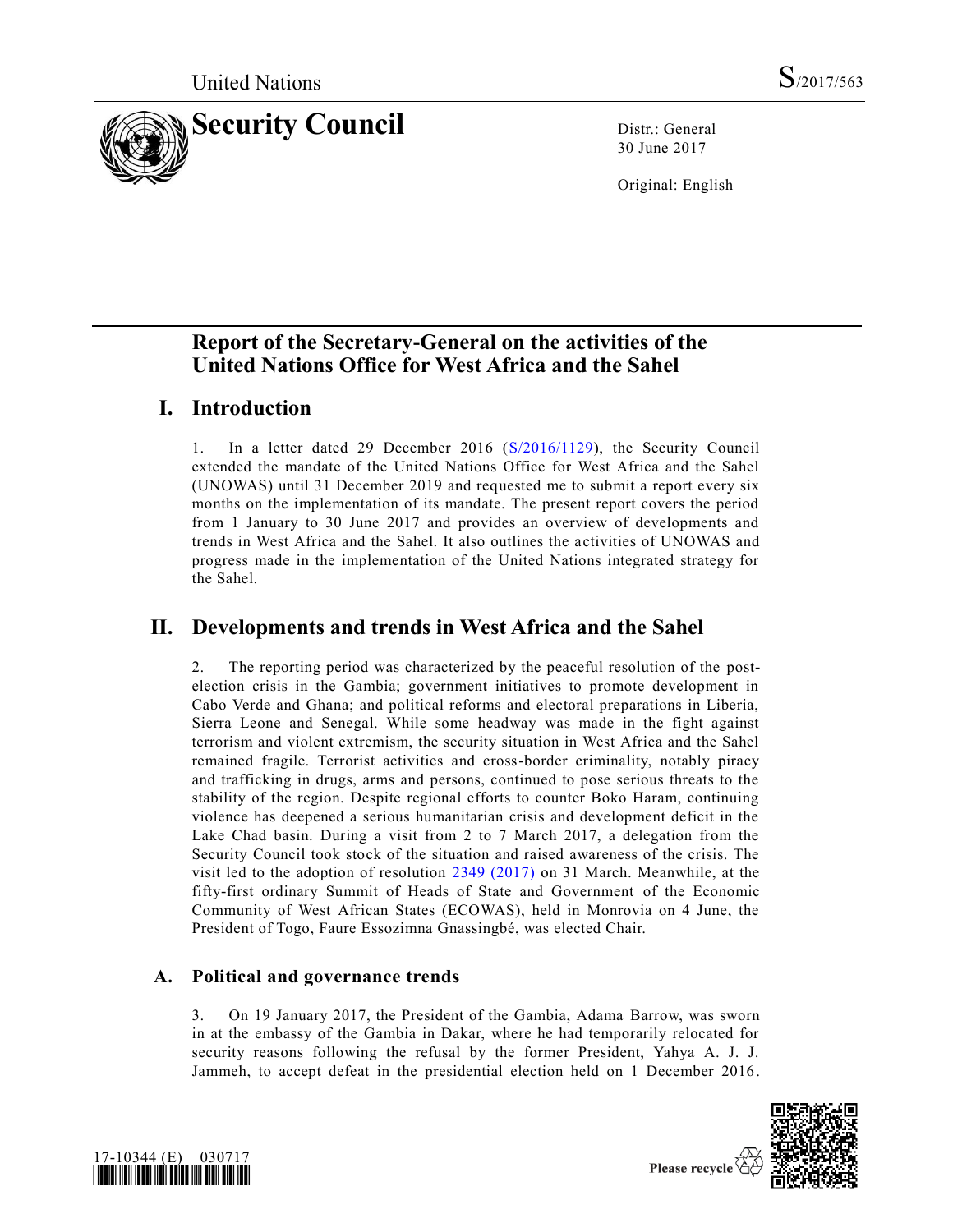Diplomatic efforts made by the Heads of State of the member countries of ECOWAS, with the support of my Special Representative for West Africa and the Sahel, pursuant to Security Council resolution 2337 [\(2017\),](https://undocs.org/S/RES/2337(2017)) resulted in the departure of the former President from the country on 21 January 2017. President Barrow returned to the Gambia on 26 January and began focusing efforts on establishing a new cabinet, supporting the preparation and conduct of legislative elections and developing a joint vision for the country, in consultation with members of the ruling coalition. In the legislative elections, held on 6 April, the United Democratic Party, a party in the ruling coalition led by the current Minister for Foreign Affairs, A. N. M. Ousainou Darboe, secured an absolute majority in the National Assembly.

4. In Cabo Verde, the Government, led by the Prime Minister, José Ulisses Correia e Silva, advanced its reform agenda focused on privatization, decentralization and investment in the tourism sector.

5. In Ghana, the President, Nana Addo Dankwa Akufo-Addo, appointed 54 ministers and deputy ministers to serve in his cabinet, increasing the total number of ministers to 110, up from 78 under the previous Administration. The Government immediately began implementing its key priorities of job creation; economic stabilization; the creation of a business-friendly environment; the revival of the country's agricultural sector; and investment in the health sector.

6. In Côte d'Ivoire, a new Government, under the leadership of the Prime Minister, Amadou Gon Coulibaly, was appointed on 11 January. In line with the provisions approved through a constitutional referendum in October 2016, Daniel Kablan Duncan, who had served as Prime Minister during the first term in office of the President, Alassane Ouattara, assumed the newly created post of Vice-President. Since January, the country has experienced a series of revolts and mutinies by soldiers demanding monetary compensation from the Government. These incidents underscore the challenges that remain to be addressed in the area of security sector reform.

7. In Guinea, the opposition deplored the fact that local elections were not held in February, as stipulated in the political agreement of 12 October 2016 between the Government and the opposition. A number of steps still need to be taken before local elections can be organized, including the approval by the Constitutional Court of a bill reforming the Electoral Code.

8. In Senegal, preparations are under way for parliamentary elections on 30 July. The amendment to the electoral law adopted on 3 January by the National Assembly included the addition of 15 parliamentary seats to represent the diaspora. Meanwhile, the arrest and indictment on 7 March of the Mayor of Dakar, Khalifa Sall, a possible presidential contender for the elections in 2019, on charges of fraud, triggered heated debate over the independence of the judiciary.

9. In Sierra Leone, the President, Ernest Bai Koroma, announced on 14 February that presidential and legislative elections would be held on 7 March 2018 and that a constitutional referendum would be held by September 2017.

10. In Liberia, preparations continued for the presidential election scheduled for 10 October.

11. In Togo, the Government took a number of measures in connection with the holding of the long overdue local elections and the reforms that remained pending under the comprehensive political agreement of 2006. Notably, a national committee for reflection on constitutional reform was established on 3 January to propose reforms in concert with the High Commission for Reconciliation and Strengthening of National Unity. The payment of reparations to the victims of the political violence that prevailed between 1958 and 2005, in line with the recommendations of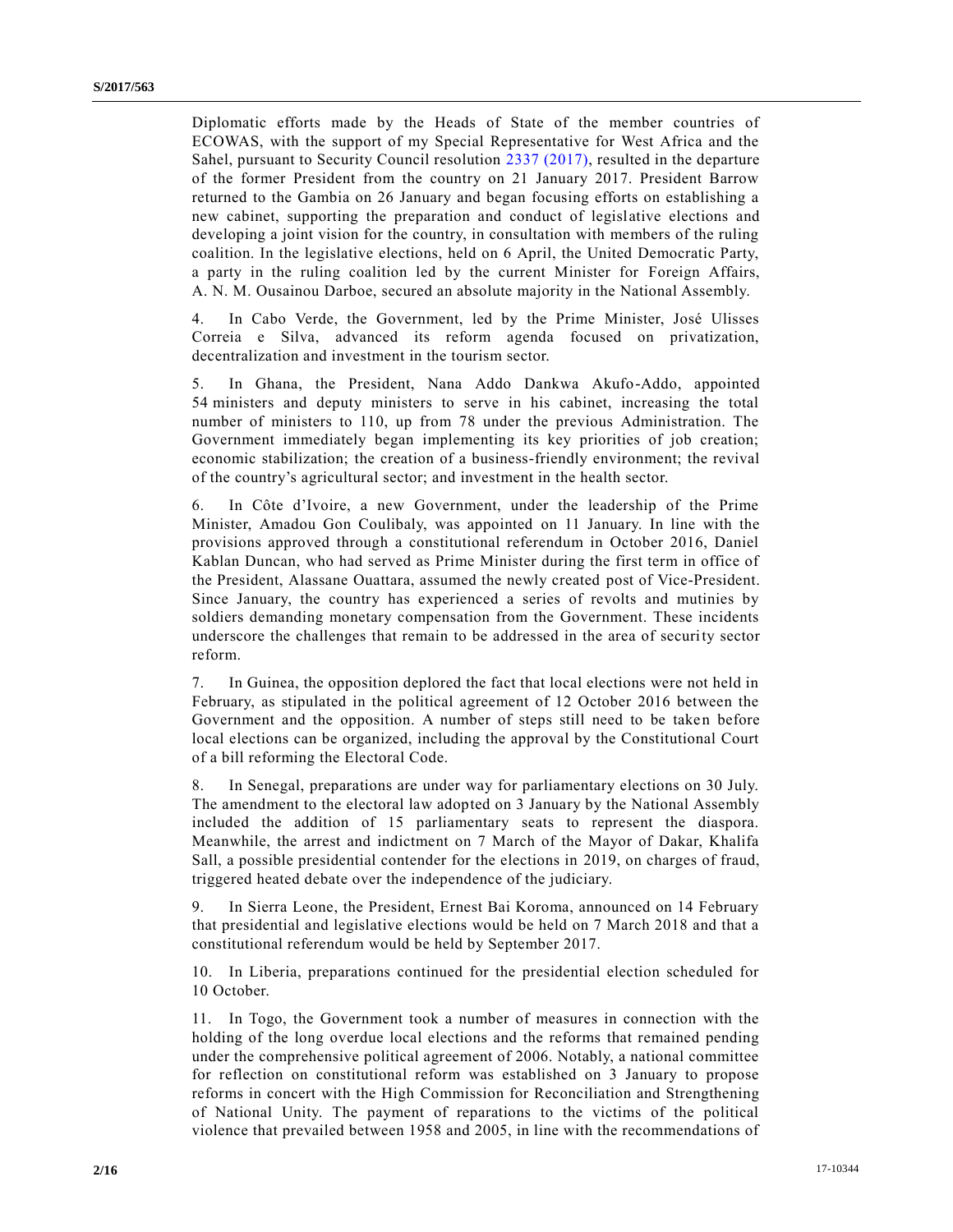the Truth, Justice and Reconciliation Commission, began in March. Moreover, on 19 January, a National Council for Monitoring Decentralization  was established and the High Authority for Combating Corruption and Related Offences commenced operations. However, opposition leaders denounced the measures as insufficient and reiterated their demands for the holding of local elections.

12. In Benin, the National Assembly failed to secure the majority required to consider the constitutional reforms proposed by the President, Patrice Athanase Guillaume Talon, including the imposition of a single six-year presidential term; public funding of political parties; and the prohibition of pretrial detention and police custody for incumbent presidents and cabinet members.

13. In Burkina Faso, against the backdrop of a worsening security situation, including protests by police personnel, on 20 February, the President, Roch Marc Christian Kaboré, appointed Jean-Claude Bouda as Minister of Defence. One week later, the President also replaced the heads of the police and the armed forces. In addition, a new Ministry of Security was created in February and steps were taken to implement a strategic plan on the reform of the defence sector for the period 2017-2021. Following the finalization of the constitutional reform proposals by the Constitutional Committee on 10 January, regional consultations were held between 18 March and 20 April and a referendum on their adoption is expected to be held later in 2017.

14. In the Niger, the political situation continued to be marked by tensions between the ruling majority and the opposition. Local elections previously scheduled to be held in January were postponed indefinitely. The opposition candidate in the second round of the 2016 presidential election, Hama Amadou, was sentenced in absentia on 13 March to one year in prison on child smuggling charges. On 21 April, in response to a series of student strikes, some of which involved violent clashes with security forces, the Government signed an agreement with student representatives, in which it committed to reducing the backlog on scholarship grants and investing in building additional university infrastructure. In addition, in a cabinet reshuffle on 18 April, the President decided that the Minister of Employment, Labour and Social Protection would take the role of the Minister of Higher Education, and vice versa.

15. In Mauritania, on 17 March, the Senate rejected a draft law for constitutional reform, which included the abolishment of the Senate and significant changes to the Constitutional Council and the High Court of Justice, as well as a modification to the national flag. The draft law had been passed by a majority of the National Assembly one week earlier. On 20 April, the Council of Ministers adopted a decree for a referendum on the draft law, which is planned for 15 July. 

16. In Nigeria, on 5 April, following a series of protests against socioeconomic hardship held in several cities, the President, Muhammadu Buhari, launched the Economic Recovery and Growth Plan, 2017-2020. The Government also continued to pursue its efforts to combat corruption. In that regard, on 19 April, the head of the National Intelligence Agency and the Secretary to the Government of the Federation were suspended in connection with the alleged misappropriation of public funds. Notwithstanding these positive developments, national debate centred on the President's long absences from the country on medical grounds.

### **B. Security trends**

17. Instability in Mali continued to spread into north-eastern Burkina Faso and the western area of the Niger. On 2 March, Al-Qaida in the Islamic Maghreb, Al Mourabitoun, Ansar Eddine and Front de libération du Macina merged to form a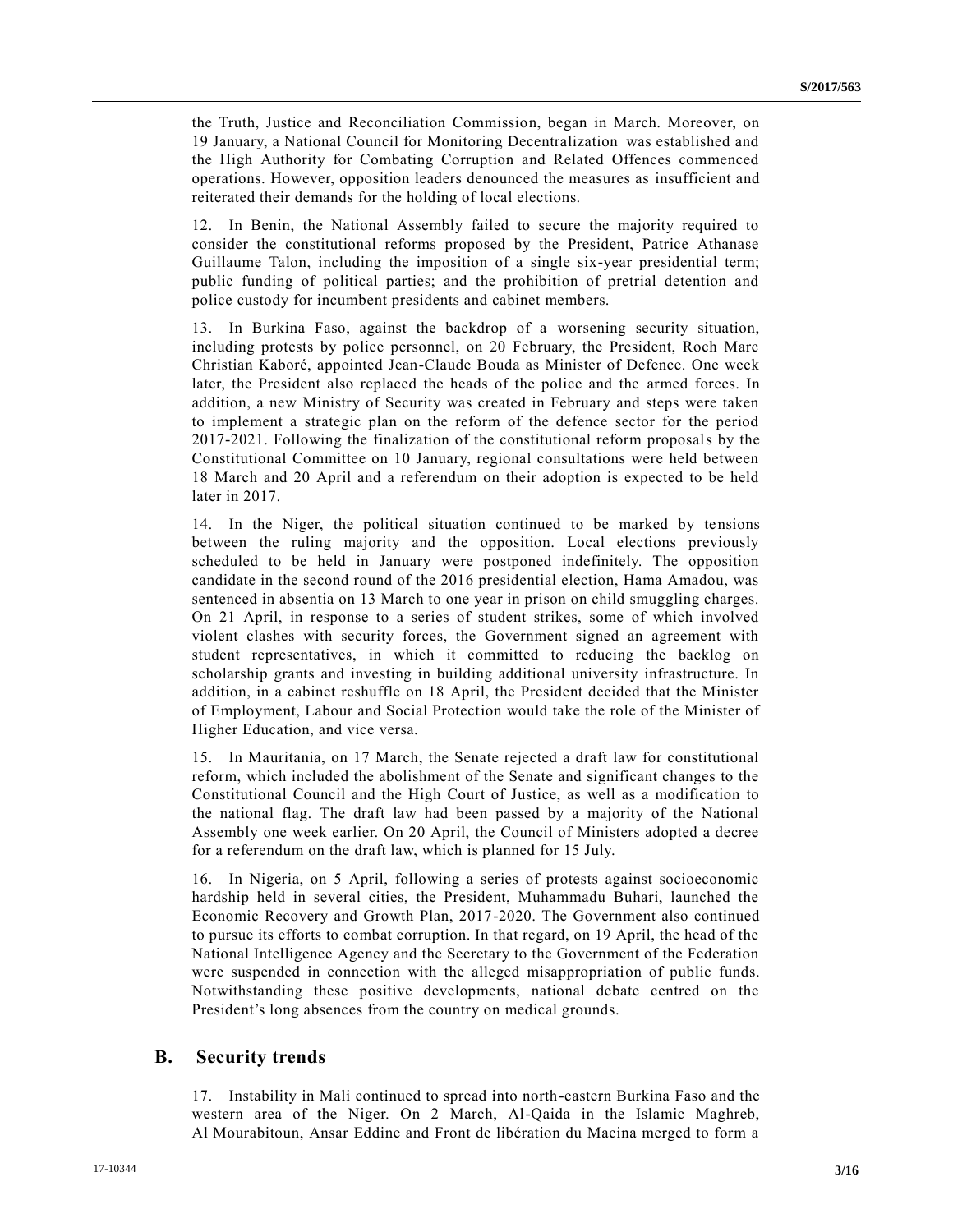new alliance, the Group for the Support of Islam and Muslims, which is composed of leaders of different ethnic backgrounds. The Group has already claimed responsibility for several deadly attacks against the United Nations Multidimensional Integrated Stabilization Mission in Mali (MINUSMA) and Malian forces and is expected to continue carrying out such attacks. In Burkina Faso, the number of terrorist attacks against military and civilian targets increased during the first quarter of the year.  In the Niger, terrorist and violent extremist activity spread from the north of the country and contributed to Boko Haram militant activities in the south. On 26 April, representatives of the Liptako-Gourma Integrated Development Authority, a regional organization seeking to develop the contiguous areas of Mali, Burkina Faso and the Niger, at the request of the three Heads of State, visited the Lake Chad Basin Commission in N'Djamena to discuss the establishment of a joint security force to more effectively control the borders shared by the three countries and to enhance their capacity to combat terrorism. Meanwhile, Operation Barkhane, conducted by French forces, remained under way in the region, one element of which was to provide support for forces of Mali and Burkina Faso in their efforts to search for terrorists in the Soum province of Burkina Faso. On 13 April, at its 679th meeting, the Peace and Security Council of the African Union endorsed the strategic concept of operations for the Joint Force of the Group of Five for the Sahel (G-5 Sahel) and authorized the deployment of the Joint Force, comprising some 5,000 military, police and civilian personnel, for an initial period of 12 months. It also requested the United Nations Security Council to authorize the deployment of the force.

18. In Nigeria, a surge in patrols and a scaling-up of the Niger Delta amnesty programme, as well as more vigorous outreach by the Government, under the leadership of the Vice-President, Yemi Osinbajo, led to a significant reduction in the number of violent incidents in the Niger Delta region. However, the continued detention without trial of the leader of the Islamic Movement in Nigeria, Sheikh Ibraheem Zakzaky, despite a court ordering his release in December 2016, triggered further clashes between security forces and members of the Movement. In addition, violent clashes between farmers and pastoralists in the Middle Belt and other regions continued to strain intercommunal relations. From January to April, clashes between farmers and pastoralists resulted in over 700 deaths. Violent confrontations between pastoralists and farmers were also observed in other West African countries, including Ghana and Benin.

19. The production and trafficking of drugs remained a source of instability. According to the United Nations Office on Drugs and Crime (UNODC), the Joint Airport Interdiction Task Force of the Airport Communication Project (AIRCOP), a multi-agency anti-trafficking initiative, seized over 7 kilograms of cocaine between January and March in Mali alone. In addition, there were reports of an increase in cannabis production and consumption, as well as in methamphetamine trafficking in the region. Moreover, on 10 April, the Chair of ECOWAS, the President of Liberia, Ellen Johnson-Sirleaf, called on ECOWAS member States to strengthen regulatory regimes and enforce legislation against the counterfeiting of pharmaceuticals in the region.

20. Maritime security in the Gulf of Guinea remained a significant challenge. A shift in piracy tactics was noted, from theft of cargo to hijackings for ransom. Of the 27 maritime crew members kidnapped for ransom worldwide between January and March, 17 were abducted off the coast of Nigeria.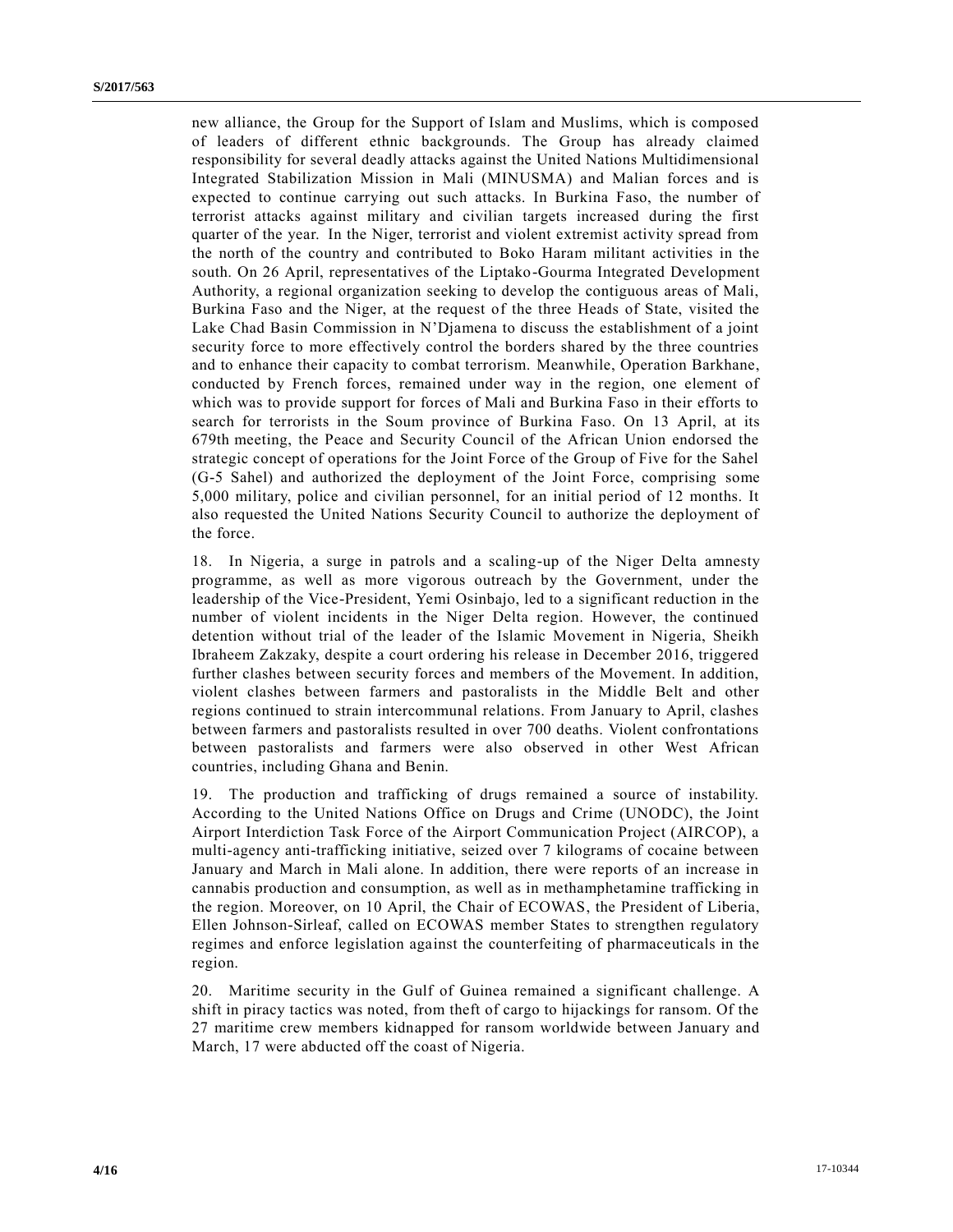# **C. Violence perpetrated by Boko Haram**

21. Since my previous report [\(S/2016/1072\)](https://undocs.org/S/2016/1072), a slight decrease in the number of attacks carried out by Boko Haram and a larger decrease in the number of fatalities were reported in the Niger and Nigeria. In the period from 1 January to 15 April, 161 security incidents related to Boko Haram in the two countries resulted in 143 reported deaths. Despite efforts by the Multinational Joint Task Force and the countries, Boko Haram continued to perform raids on urban and rural settlements and staged heavily armed attacks against military positions in Borno State, Nigeria. On 9 February, Boko Haram insurgents ambushed newly trained army recruits along the Ajiri-Dikwa road in the Dikwa area of Borno State. The incident reportedly resulted in the deaths of seven Nigerian soldiers and more than 30 Boko Haram militants. On 15 March, approximately 300 Boko Haram fighters attacked a police station and a military base in the Magumeri area of Borno State. They were repelled by the military forces, but a number of soldiers were injured and the military base was destroyed. Attacks on military convoys also continued. Two assaults on the Maiduguri-Biu highway on 28 and 31 January, which had earlier been declared safe, underlined the tenuous nature of the gains made. The continuing use of women and children as suicide agents, including pregnant women and mothers with babies, was particularly alarming. On 20 January, three female suicide bombers, one of them carrying a baby on her back, blew themselves up, killing at least 11 people and injuring 14 others at a checkpoint in the town of Madagali, Adamawa State, Nigeria. Several abductions of women and young people were also recorded during the reporting period in Borno State. In a video released on 22 March, the leader of Boko Haram, Abubakar Shekau, reiterated calls to create an Islamic caliphate a cross West Africa, while the group's faction under Abu Musab al-Barnawi reportedly intensified attempts to win over local populations.

22. Although confronted with continuing logistical and financial challenges, the Multinational Joint Task Force continued to play a key role in the response to Boko Haram. In collaboration with the Force, the Cameroonian and Nigerian military reportedly rescued over 7,000 captives who were being held by Boko Haram between March and April. The ongoing offensive also led to the surrender of hundreds of Boko Haram fighters. In an unfortunate turn of events, however, on 17 January, the Nigerian military accidentally bombed an internally displaced persons camp in the town of Rann in Borno State, underscoring the need to further improve intelligence-gathering and civilian-military relations in the fight against Boko Haram. In Senegal, a suspected Boko Haram recruiter was arrested on 12 April and progress was made in setting up a rehabilitation centre for ex -militants in the Diffa region of the Niger.

23. On 6 May, following negotiations facilitated by the International Committee of the Red Cross and the Government of Switzerland, Boko Haram released a further 82 of the girls who had been abducted from Chibok in April 2014, bringing the total number of girls freed to 105, of the 276 initially abducted. The Government is making efforts, with United Nations support, to help them to reintegrate into society. On 12 April, the Nigerian Department of State Services revealed that it had averted planned attacks on the embassies of the United States of America and the United Kingdom of Great Britain and Northern Ireland in Abuja.

### **D.  Socioeconomic trends**

24. West African economies are rebounding from a slump in export commodity prices and the concomitant economic slowdown. An economic growth rate of 4.3 per cent is forecast for West Africa in 2017 by the International Monetary Fund,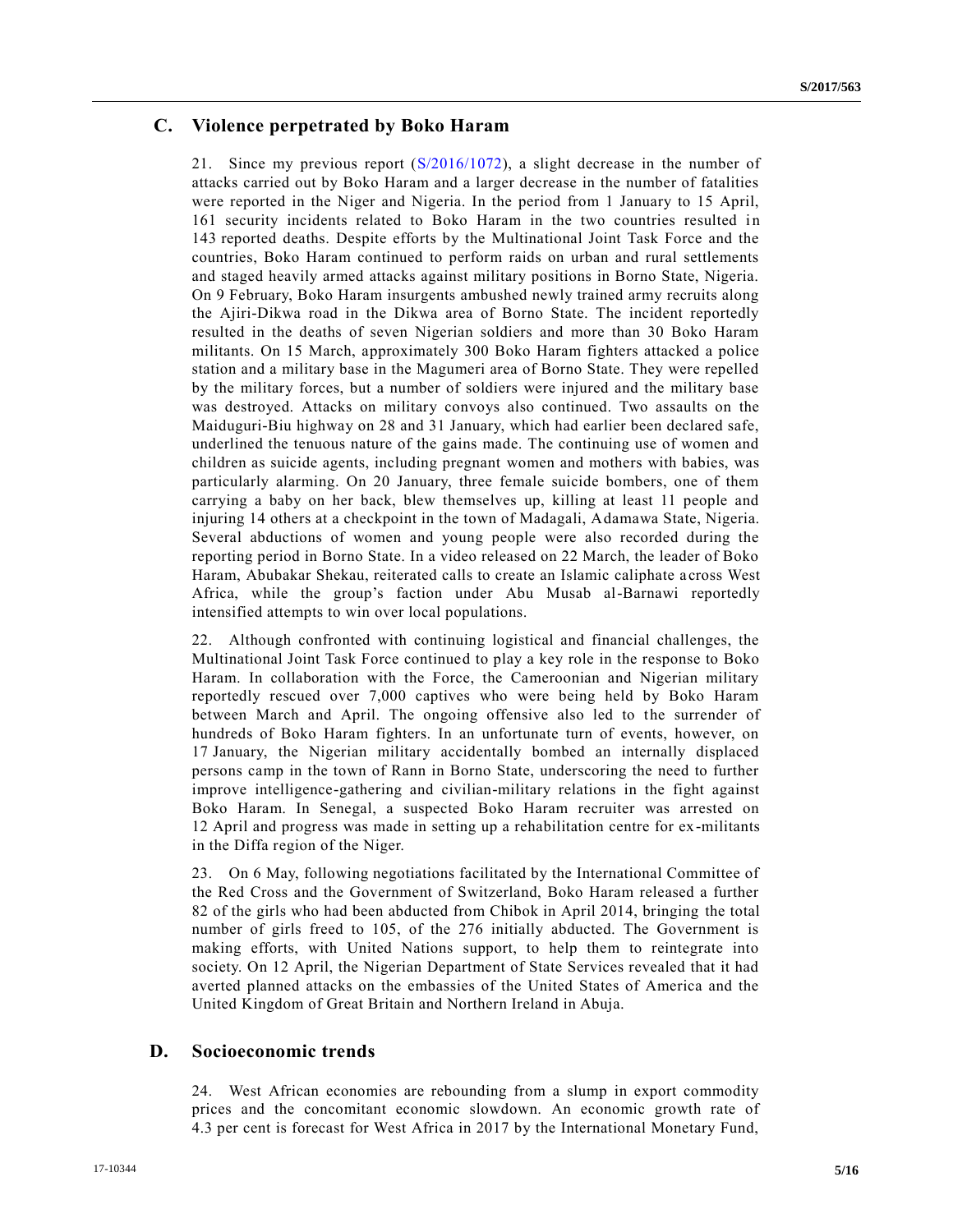while the Central Bank of West African States projects an expansion of up to 7 per cent for members of the West African Economic and Monetary Union. According to an analysis by the World Bank, Côte d'Ivoire and Senegal are ranked among the seven best-performing countries in Africa. However, owing to a decrease in world prices and a glut of stock offerings, the Government of Côte d'Ivoire announced in April a 10 per cent reduction in the purchase price for cocoa. After officially entering into recession in 2016, Nigeria is expected to resume modest growth at a rate of 0.8 per cent in 2017, reflecting an increase in oil production, strong performance in the agricultural sector and the stabilization of the national currency. An increase in oil production is also expected to drive the growth rate in Ghana to 6 per cent, which should help to counter the country's rising level of debt.

### **E.  Humanitarian trends**

25. The overall humanitarian situation in the region remains dire, marked by high levels of food insecurity, widespread displacement and susceptibility to epidemics. Extreme poverty, climate change, armed conflict and insecurity are behind the high levels of structural, chronic and acute vulnerability present in the region, which continue to require significant humanitarian and development action. Despite largerthan-average harvests in 2016 in much of the Sahel, approximately 30 million people are facing food insecurity, 12 million of whom are in need of emergency food assistance, and around 4.7 million children under the age of 5 years are severely malnourished.

26. Across the region, almost 5 million people are suffering from the consequences of forced displacement. While the number of internally displaced persons in the Lake Chad Basin has decreased slightly from 2.6 million to 2.4 million since the previous reporting period, 6.7 million people in the are a are considered to be facing severe food insecurity. In the worst affected areas of Borno and Yobe States in Nigeria, more than 44,000 people are reported to face famine like conditions. In Mali, 3.8 million people are food insecure, and the number of internally displaced persons rose by about 30 per cent between January and March, to 46,000. In addition, 143,500 Malian refugees are being hosted by Burkina Faso, Mauritania and the Niger. Around 243,000 of the estimated 700,000 people living in the Diffa region of the Niger are internally displaced persons, refugees or nationals of the Niger who have returned from Nigeria.

27. Approximately 260,000 returnees were registered by the Nigeria Immigration Service as of April, and a significant number of internally displaced persons have also returned, including in some newly liberated areas. Owing to increased access, the number of beneficiaries of food assistance increased from 1.2 million to 2.1 million between January and March. However, in May, the Governor of Borno State indicated that it was no longer feasible to provide support for people returning to their areas of habitual residence because of ongoing military operations, and the authorities continued to intensify preparations to close some camps for internally displaced persons in Nigeria. Over 2,600 refugees were reportedly forcibly repatriated between January and March to border villages in Nigeria by the Cameroonian authorities. On 2 March, the Governments of Cameroon and Nigeria signed a tripartite agreement with the Office of the United Nations High Commissioner for Refugees (UNHCR) for voluntary repatriation. The Government of Mali disclosed that about 57,000 refugees had returned, mostly from Mauritania, as of April.

28. Funding shortfalls continued to limit the scope of the humanitarian response. According to the Office for the Coordination of Humanitarian Affairs, \$2.6 billion is required in 2017 to provide assistance to 15 million people in eight countries in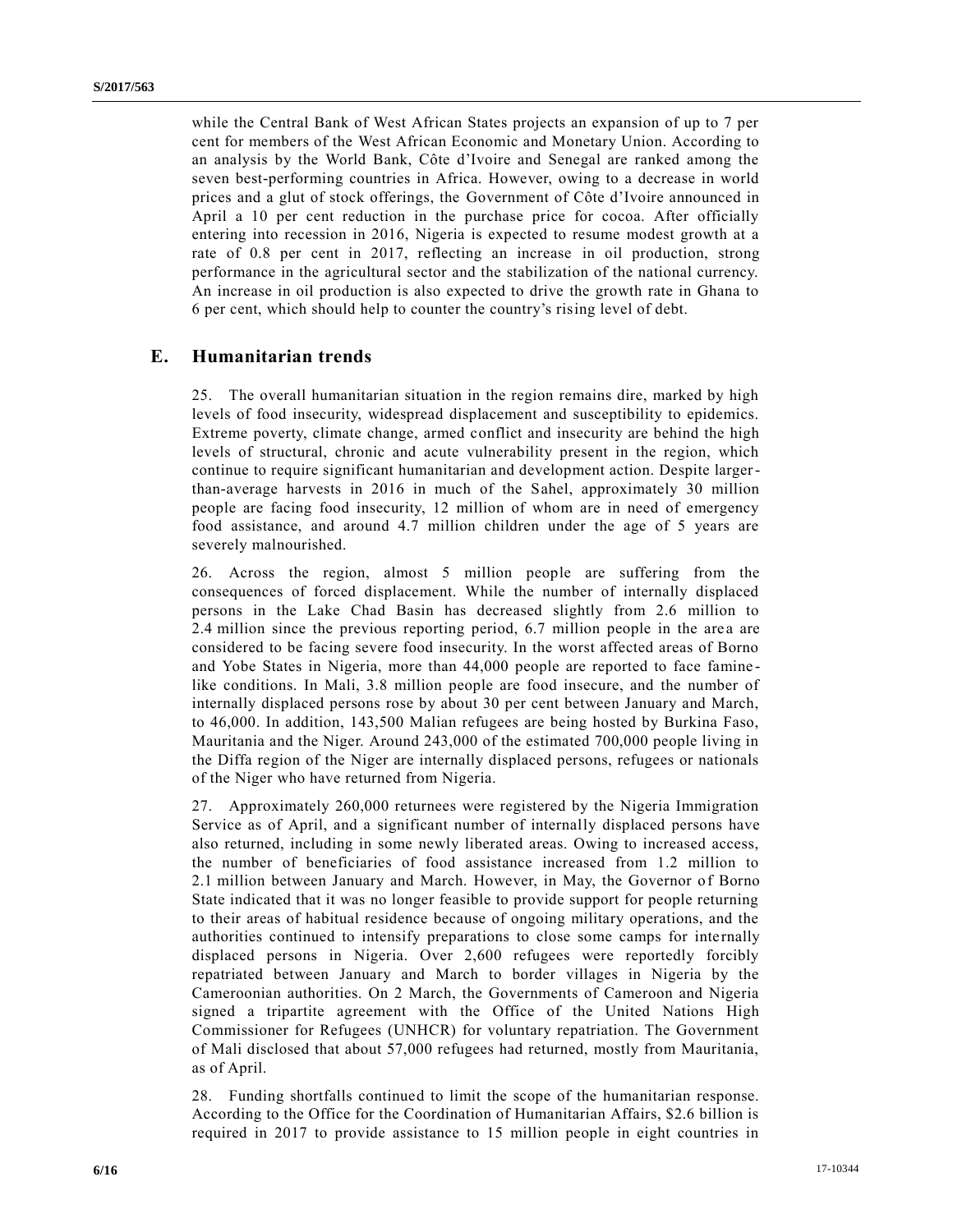West Africa and the Sahel. As of 18 May, only 20 per cent of that amount had been funded. Of the \$1.5 billion required for the Lake Chad Basin alone, only 17 per cent had been received by the end of April. Following the appeal launched in December 2016, donors had pledged \$672 million for the humanitarian response at a conference in Oslo in February.

## **F. Trends on human rights**

29. Positive developments in relation to human rights were noted in a number of countries. In the Gambia, media outlets that had been closed by the previous regime were reopened. Political prisoners and persons arrested or detained illegally, without charges being brought, were released. In addition, the Government announced a series of measures to ensure compliance with human rights standards and made a commitment to establish a national human rights commission. The Government gave priority to setting up a truth and reconciliation commission, announcing that the commission would begin receiving victim testimonies by September. Moreover, the Government expressed its commitment to revise the Constitution in order to ensure the independence of the judiciary and the media, and to enhance civilian oversight of the security services. Notwithstanding the progress made, some cases were reported in January and February of supporters of the former President being arrested and detained for periods exceeding the constitutionally established maximum.

30. In Guinea, the Minister of Justice announced on 24 March that the trial of those charged in connection with the stadium massacre of September 2009 would start by the end of 2017. On 12 March, Abubakar "Toumba" Diakite, aide -de-camp of the former Head of State, Moussa Dadis Camara, was extradited from Senegal to Guinea, where he was subsequently indicted for a number of crimes, including murder, rape and torture, in connection with the incident. However, a number of high-ranking indicted officials remain in public office, fuelling scepticism about the Government's commitment to addressing widespread concerns over impunity.

31. In Burkina Faso, progress by the High Council for Reconciliation and National Unity in the implementation of its mandate remained slow. The trial of the former President, Blaise Compaoré, in his capacity as Minister of Defence, and 34 co-accused over their role in the violent repression of the popular uprising in October 2014, began on 27 April, but the case has yet to be heard on its merits. In Mauritania, difficulties with respect to the issuance of birth certificates, particularly among certain ethnic and community groups, remained a source of concern. More than 40 per cent of children under 5 years of age are improperly registered, which has resulted in a large stateless population, exacerbating the risk of marginalization, exploitation, trafficking and enslavement. Meanwhile, on 27 April, the Appeals Chamber of the Extraordinary African Chambers in Senegal upheld the life sentence of the former President of Chad, Hissène Habré, for war crimes and crimes against humanity.

32. In Guinea, the security forces were accused of excessive use of force in clashes with protesters in February, which led to the deaths of seven people. In a number of countries, including Côte d'Ivoire, Guinea, Guinea-Bissau, the Niger, Nigeria, Senegal and Sierra Leone, the authorities banned demonstrations by political opponents, while media outlets were closed in Togo. In response to attacks or threats by terrorist groups, some national authorities continued to subject people suspected of being extremist militants to arbitrary arrest, detention and ill-treatment and to carry out extrajudicial executions. In addition, recourse to judicial measures by victims remained limited, highlighting weaknesses in accountability under national and international legal instruments for human rights violations committed either by armed groups or by security forces.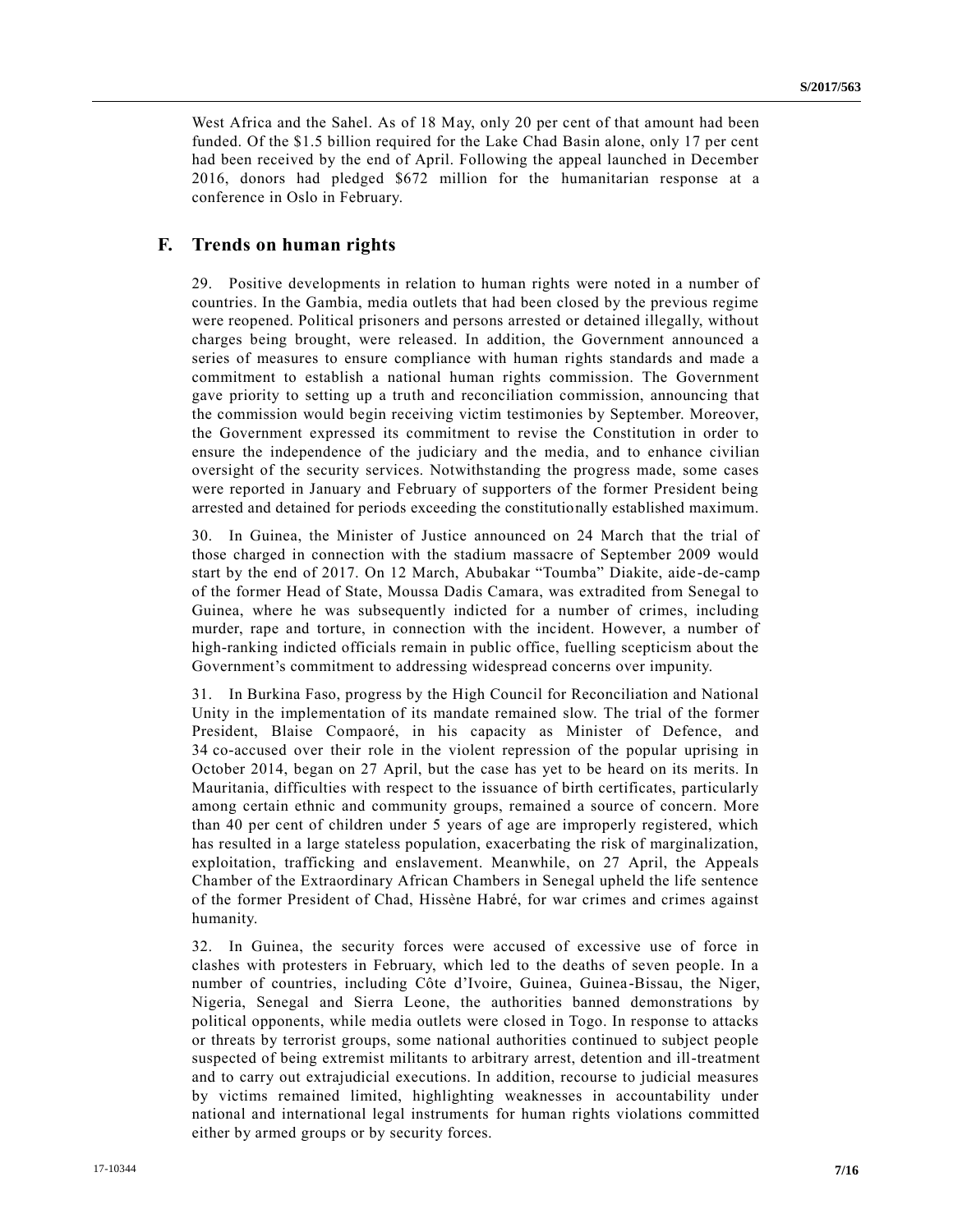## **G. Trends on gender issues**

33. On 10 February, the Council of Ministers of ECOWAS adopted four key documents to advance gender mainstreaming and the inclusion of women in political, peace and security processes, notably a strategic framework and action plan on gender equality and elections, 2017-2022; an action plan on women, peace and security within the ECOWAS conflict prevention framework, 2017-2022; a regional action plan for combating obstetric fistula, 2016-2019; and a road map on the implementation of the supplementary Act for sustainable development in relation to the Agenda 2063 of the African Union. In addition, the adoption of a national action plan by Benin brings to 14 the number of West African countries that have put in place action plans on Security Council resolution [1325 \(2000\).](https://undocs.org/S/RES/1325(2000))

# **III. Activities of the United Nations Office for West Africa and the Sahel**

### **A. Good offices and special assignments by my Special Representative**

34. Through his good offices missions and in collaboration with regional and international partners, my Special Representative for West Africa and the Sahel continued to support efforts to sustain peace in a number of countries in the region, including by promoting and supporting inclusive national political dialogues, constitutional and democratic reforms, and transparent and peaceful electoral processes.

35. In response to the post-election crisis in the Gambia, my Special Representative engaged with all relevant national, regional and international stakeholders to help to bring about a peaceful resolution to the crisis. He spearheaded the issuance of joint statements by the African Union, ECOWAS and the United Nations, accompanied Heads of State of the member countries of ECOWAS on their mediation and good offices visits to Banjul and advocated the full support of the international community for action by ECOWAS that aimed to ensure that the outcome of the election in the Gambia was respected. Guided by Security Council resolution [2337](https://undocs.org/S/RES/2337(2017))  [\(2017\),](https://undocs.org/S/RES/2337(2017)) my Special Representative played a critical role during the final negotiations led by the President of Guinea, Alpha Condé, and the President of Mauritania, Mohamed Ould Abdel Aziz, who were appointed by ECOWAS and supported by the African Union and the United Nations, which resulted in the decision by the former President, Yahya Jammeh, to step down.

36. Following the departure of the former President on 21 January, my Special Representative visited the Gambia five times to support the Government in its efforts to advance democratic governance, promote respect for the rule of law and human rights, reform the security sector and facilitate socioeconomic recovery. He held regular consultations with all relevant stakeholders and supported the efforts of the United Nations country team, including by helping to ensure the timely implementation of the recommendations of the United Nations inter-agency mission to the Gambia in February. With the support of UNOWAS, a joint transition team, comprising members of the former and the incumbent Governments, was established in February. The team completed the handover process in April. From 5 to 7 May, the Economic Commission for Africa, the United Nations Development Programme (UNDP) and UNOWAS organized a retreat for cabinet members, which was chaired by the President. The retreat focused on enhancing collaborative leadership skills and improving communication among cabinet members by stimulating discussion on key government priorities. In mid-May, UNOWAS deployed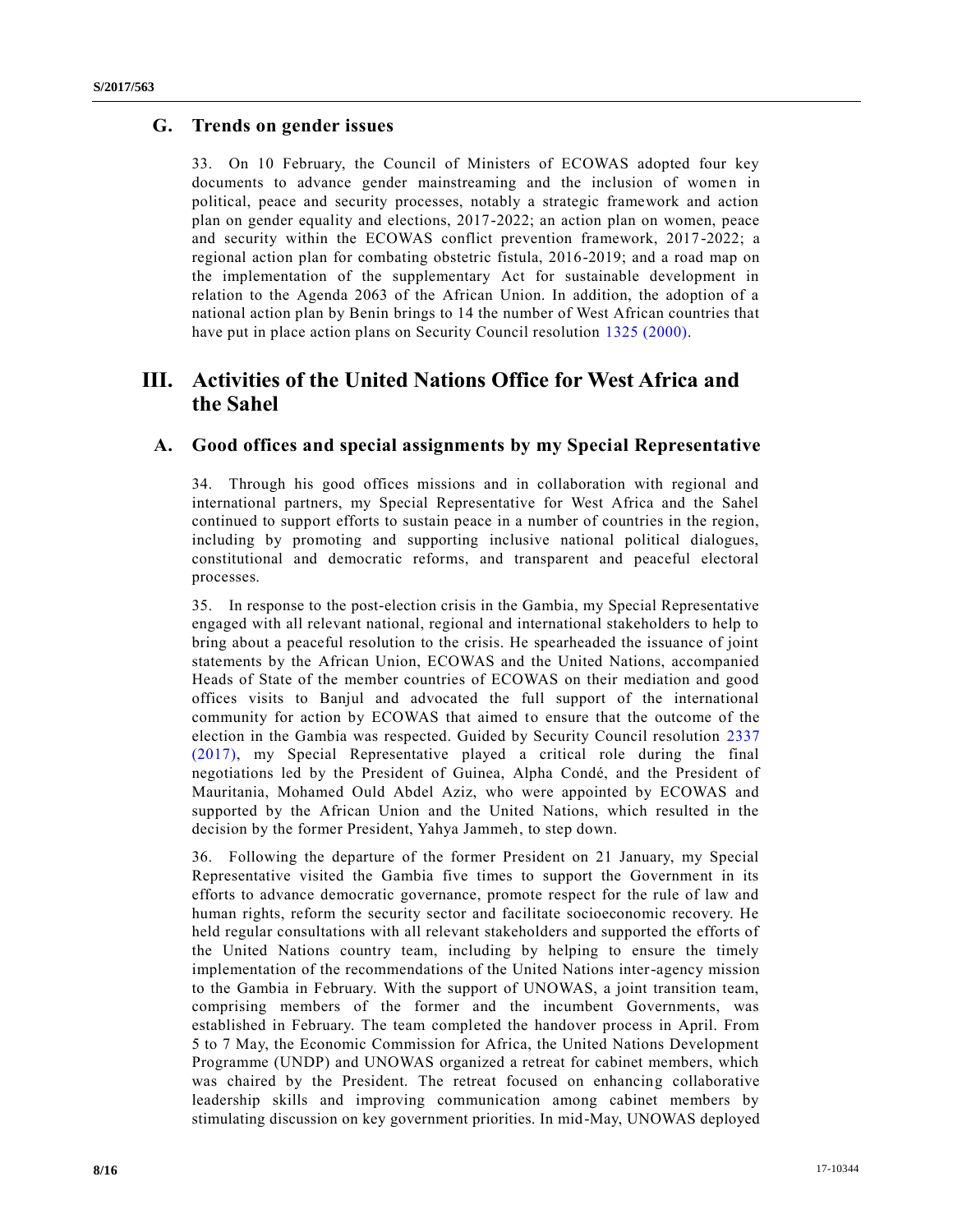a strategic communications expert to Banjul to further assist the Government in its efforts to inform the population about its priorities and achievements.

37. On 17 May, following the military mutiny in Côte d'Ivoire, which started on 8 May, my Special Representative travelled to Abidjan with the President of the ECOWAS Commission, Marcel de Souza, and the Secretary-General of the Presidency of Guinea, Naby Youssouf Kiridi Bangoura, on behalf of the African Union. During a meeting with the President, Alassane Ouattara, the delegation reiterated that the United Nations supported his efforts to promote stability. The delegation subsequently issued a joint press statement calling on national actors to address disagreements through dialogue and in conformity with the rule of law.

38. In Guinea, my Special Representative, in coordination with all relevant United Nations entities, continued to work with international partners to encourage national stakeholders to take the measures necessary to implement the political agreement of 12 October 2016. In Sierra Leone, the first post-conflict presidential election without the presence of a United Nations peace mission will be held in March 2018. In anticipation of that election, my Special Representative conducted a mission to Freetown in February, during which he consulted national stakeholders on a numb er of issues, including the constitutional review process and electoral preparations. He continues to support the Government's fundraising efforts for the electoral process. On 9 and 10 February, he conducted a visit to Togo for consultations with the President and the country's international partners. He reiterated the readiness of the United Nations to provide support to the country in preparation for the local elections.

39. During a meeting, held in Ouagadougou on 3 May, with the President of Burkina Faso, my Special Representative stressed the importance of pursuing the country's agenda on constitutional, judicial and security sector reform. From 9 to 11 March, my Special Representative met with key national and international stakeholders in Mauritania, including representatives of political parties and civil society, and encouraged further political dialogue. In addition, he discussed regional security challenges with the President of Mauritania, the Prime Minister and the Permanent Secretary of G-5 Sahel.

40. My Special Representative, in his capacity as the High-level Representative for Nigeria, remained actively engaged with all national stakeholders in a number of areas, including with respect to the implementation of the Government's key priorities. During his most recent visit to the country at the end of April, he held discussions with relevant national and international stakeholders on efforts to enhance conflict prevention mechanisms, including through the strengthening of the national peace architecture. In the light of transhumance-related tensions across the region, my Deputy Special Representative for West Africa and the Sahel and the ECOWAS Commissioner for Trade, Customs, Free Movement and Tourism met in Praia on 25 January to analyse the situation and propose solutions. In follow-up to that meeting, UNOWAS organized a meeting in Dakar on 4 May in order to present to ECOWAS experts and representatives of the diplomatic community the preliminary findings of a UNOWAS study on pastoralism, security and sustainable livelihoods in West Africa.

### **B.  Cameroon-Nigeria Mixed Commission**

41. Insecurity in the northern Cameroon-Nigeria border area continued to affect the work of the Cameroon-Nigeria Mixed Commission. On 31 January, an unknown armed group attacked and killed four members of a United Nations technical monitoring team, which was conducting a field mission as part of efforts to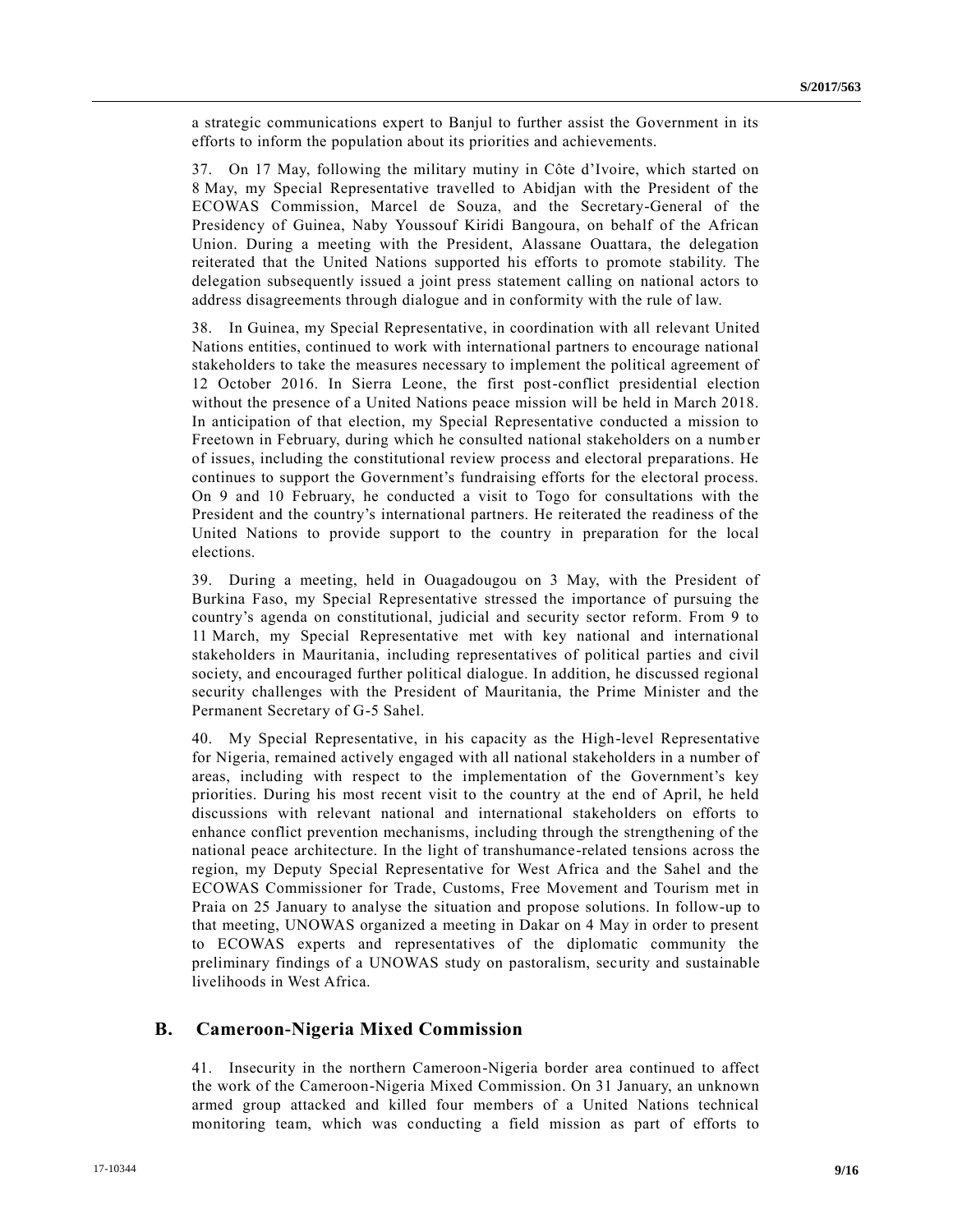implement the mandate of the Commission. The technical monitoring team was deployed in November 2016 to supervise the construction of 163 pillars, as part of the Commission's border demarcation activities, by the end of the first week of March. Operations were suspended immediately following the attack and an investigation into the incident was launched. My Special Representative for West Africa and the Sahel, who is also the Chair of the Commission, met repre sentatives of Cameroon and Nigeria who agreed upon reinforced security measures in order to facilitate a resumption of the Commission's activities. Representatives of Cameroon and Nigeria met with representatives of the United Nations Department of Safety and Security and the Commission in Geneva in April to develop a new field security protocol and agreed to resume construction work in October. Despite this setback, the technical monitoring team placed more than half of the pillars foreseen under the current contract during the reporting period. In addition, my Special Representative continued his efforts to raise funds for the replenishment of the extrabudgetary trust fund.

## **C. Enhancing subregional capacities to address cross-border and cross-cutting threats to peace and security**

#### **Security sector reform**

42. UNOWAS continued to advise ECOWAS on the operationalization of its framework on security sector reform and governance. A joint mission of ECOWAS, the European Union and UNOWAS to the Gambia was conducted from 15 to 19 May to ensure that all stakeholders shared a common understanding of the country's security sector reform needs and to assist in developing a joint support plan. In Burkina Faso, where a United Nations sustaining peace initiative had been launched in 2016, a United Nations senior adviser on security sector reform was deployed to Ouagadougou in February. His contributions were instrumental in preparing a draft presidential decree outlining the security sector reform process. The decree is expected to be signed into law shortly. The process includes the establishment of an interministerial committee, which will conduct a comprehensive assessment of the security sector, taking into account all existing initiatives. A project supported by the Peacebuilding Fund was approved on 10 March to extend the deployment of the senior adviser for one year and to provide additional resources for the process. In Guinea, the United Nations advisory team on security sector reform continued to support the national process with a view to ensuring sustainability and national ownership of security sector reform management structures and their permanent integration into an organizational framework through the High Council of National Defence. On 29 March, 304 police staff graduated from the country's police academy, which had reopened in 2016.

#### **Boko Haram**

43. My Special Representative continued to encourage appropriate diplomatic, security and humanitarian responses to the violence perpetrated by Boko Haram. Following the identification of Nigeria as one of the four countries in the world facing a credible risk of famine, my Special Representative continued to advocate the full disbursement of the pledges made at the Oslo Humanitarian Conference for Nigeria and the Lake Chad Region in February. In follow-up to previous visits conducted in 2016, my Special Representative for West Africa and the Sahel, together with my Special Representative for Central Africa and the Executive Director of the Counter-Terrorism Committee Executive Directorate, visited countries affected by Boko Haram, namely, Cameroon, Chad, the Niger and Nigeria, from 13 to 17 February. During the visit, the delegation consulted national and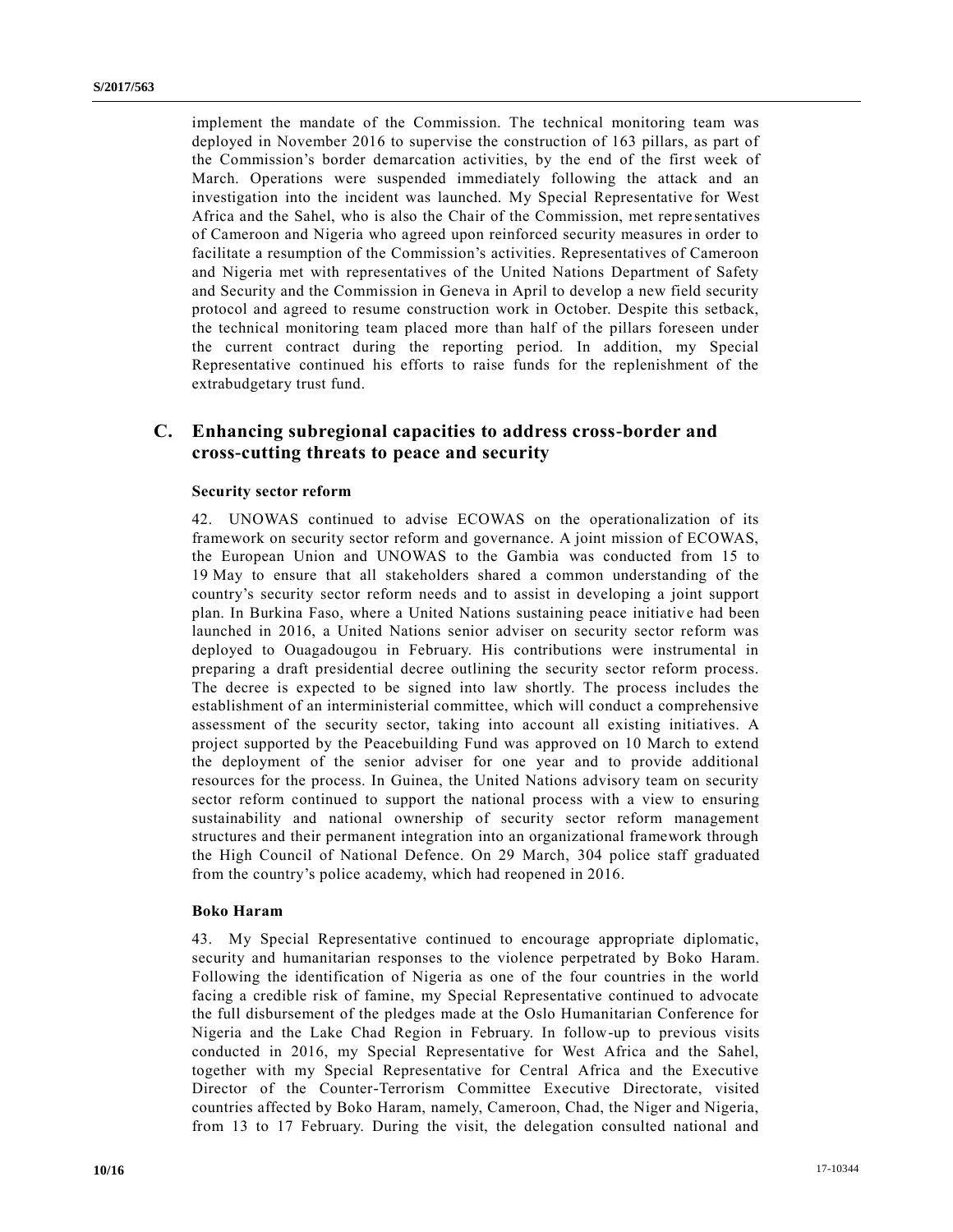international stakeholders on ways of enhancing counter-terrorism measures, strengthening coordination and supporting the rehabilitation and reintegration of former militants. In addition, during his visit to Nigeria from 26 to 28 April, my Special Representative discussed security and humanitarian concerns relating to Boko Haram with relevant stakeholders. During the visit, he was informed of recent gains in the fight against Boko Haram in the Sambisa Forest. His interlocutors expressed concern about the risk of famine in the north-east of the country, as well as the continuous plight endured by the internally displaced persons in Borno State. While expressing their appreciation for the support provided by United Nations agencies and non-governmental organizations, the country's federal and state authorities called for the further scaling-up of distributions by the World Food Programme. Throughout the reporting period, my Special Representative maintained contacts with international actors regarding the release of the girls who had been abducted in Chibok and continued to encourage the Member States, the Economic Community of Central African States (ECCAS) and ECOWAS to convene the longplanned joint summit on Boko Haram with the aim of developing a regional strategy.

44. With the support of the European Union, UNODC and the Counter-Terrorism Committee Executive Directorate continued to work with the Nigerian authorities to strengthen criminal justice responses to terrorism, including by facilitating effective inter-agency coordination and cooperation in the investigation and prosecution of cases. From 20 to 22 June, UNODC and the Committee brought together officials in Nigeria from a variety of government institutions to review the prosecution strategy for terrorism cases and to recommend measures to strengthen inter-agency coordination.

#### **Strategy for cross-border security in the Mano River Union**

45. Together with the Governments of Côte d'Ivoire and Liberia, UNOWAS participated in a workshop organized by the Peacebuilding Support Office and UNDP on 20 and 21 April in Abidjan, aimed at developing a project to enhance cooperation between the border communities of the two countries and to strengthen the capacities of the joint border security and confidence-building units. The project will be funded by the Peacebuilding Fund, the United Nations Mission in Liberia (UNMIL) and the United Nations Operation in Côte d'Ivoire (UNOCI). A total of 12 joint border security units have been established within the framework of the cross-border security architecture of the Mano River Union. In addition, from 15 to 17 February, the International Organization for Migration, UNDP, UNMIL, UNOCI, UNODC and UNOWAS met in Dakar to discuss ways of enhancing cooperation among United Nations system entities in the context of the drawdown of UNOCI and UNMIL. During the meeting, the need for stronger national ownership in efforts to revitalize the Union was highlighted.

#### **Piracy in the Gulf of Guinea**

46. During the reporting period, ECCAS and ECOWAS made progress in operationalizing the Interregional Coordination Centre in Yaoundé. In March, the ECOWAS Commission and Côte d'Ivoire signed an agreement on the Regional Centre for Maritime Security in West Africa, which is to be based in Abidjan. My Special Representative continued to work with the ECOWAS Commission to encourage Ghana to sign an agreement to host the headquarters for Zone F, which comprises Burkina Faso, Côte d'Ivoire, Ghana, Liberia and Sierra Leone. He was also instrumental in securing an agreement with Cabo Verde to host the headquarters for Zone G, covering the Gambia, Guinea, Guinea-Bissau, Mali and Senegal. In addition, to inform the efforts of China and the United States to promote peace in Africa, my Special Representative attended a consultation meeting organi zed by the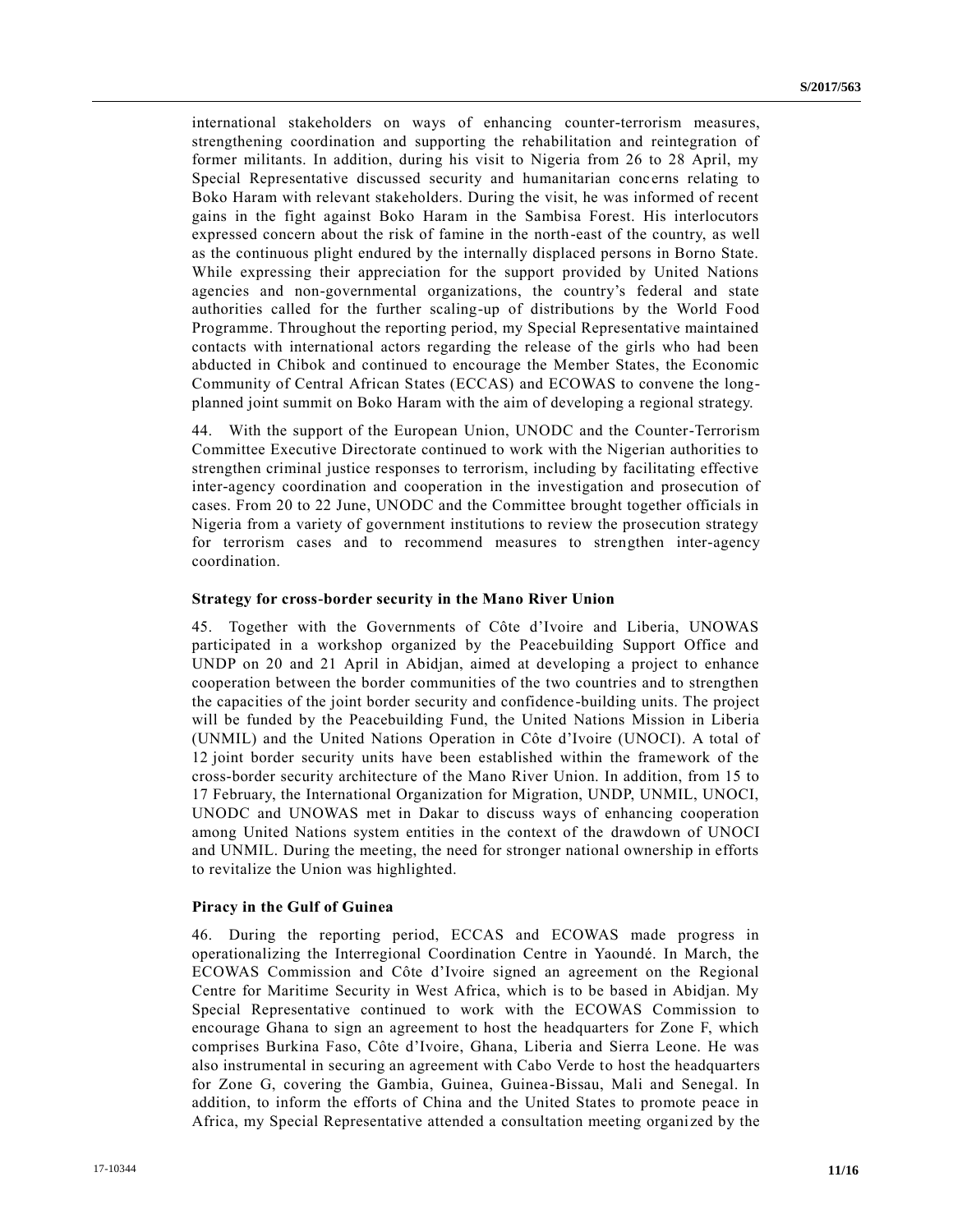Carter Center and the United States Institute of Peace in Washington, D.C., on 11 and 12 April, during which tripartite cooperation in the maritime domain was discussed.

#### **Drug trafficking and transnational organized crime**

47. From 20 April to 15 May, UNOWAS worked together with partner entities of the West Africa Coast Initiative, including the Department of Peacekeeping Operations, the International Criminal Police Organization (INTERPOL) and UNODC, to conduct assessments in three of the four pilot countries of the Initiative, namely, Guinea-Bissau, Liberia and Sierra Leone. The partner entities noted that the Initiative, which had been designed in 2009, remained "fit for purpose" to counter transnational organized crime, trafficking in drugs and other illicit trafficking. They observed, however, that the transnational organized crime units were not yet fully operational. Despite strong political commitment, the units continue to rely on donor funding for operational activities. While funding from each country's budget is critical for the long-term sustainability of the units, economic challenges and competing national priorities have prevented some Governments from disbursing the funds allocated. The units are currently financed through contributing officers of law enforcement agencies, the West Africa Coast Initiative and peace operations that are drawing down. Continued funding and support from the international community will be essential for maintaining the daily operations of the units.

# **D. Implementation of the United Nations integrated strategy for the Sahel**

48. On 6 March, my Special Representative briefed the Peacebuilding Commission on the situation in the Sahel. He also attended the fourth meeting of Sahel Special Envoys, hosted by Luxembourg and the European Union on 14 and 15 March. Following preparatory meetings held in April by the three working groups of the United Nations integrated strategy for the Sahel and the Regional Director's Team of the United Nations Development Group, my Special Representative held a meeting of the Steering Committee of the integrated strategy on 5 May to discuss ways of fast-tracking the recommendations of the independent review of the integrated strategy, which had been submitted to the Council in January 2017. The Steering Committee agreed that the strategy would guide the United Nations in its engagement in the Sahel, while acknowledging the existing frameworks used by some United Nations entities in the region. In that regard, the role of the working groups of the Regional Director's Team and the integrated strategy was acknowledged as key to ensuring programmatic coherence. On 14 June, my Special Representative for West Africa and the Sahel and the Assistant Secretary-General for Peacebuilding Support attended the Ministerial Coordination Platform for the Sahel, which was held in N'Djamena and chaired by Chad. A series of decisions were adopted at the meeting with a view to revitalizing the Platform and its support mechanisms, including through linkages between the working groups of the integrated strategy and the Platform.

49. The three working groups of the integrated strategy continued to advance programme delivery and joint activities with regional and subregional organizations. Several flagship projects were completed in March, including a UNDP project on border management and border communities in the Sahel and a project of the United Nations Regional Centre for Peace and Disarmament in Africa on action in support of physical security and stockpile management activities to reduce the risk of illicit trade in small arms and light weapons and their ammunitions in the Sahel region. The UNODC programme entitled "Strengthening the Sahel against crime and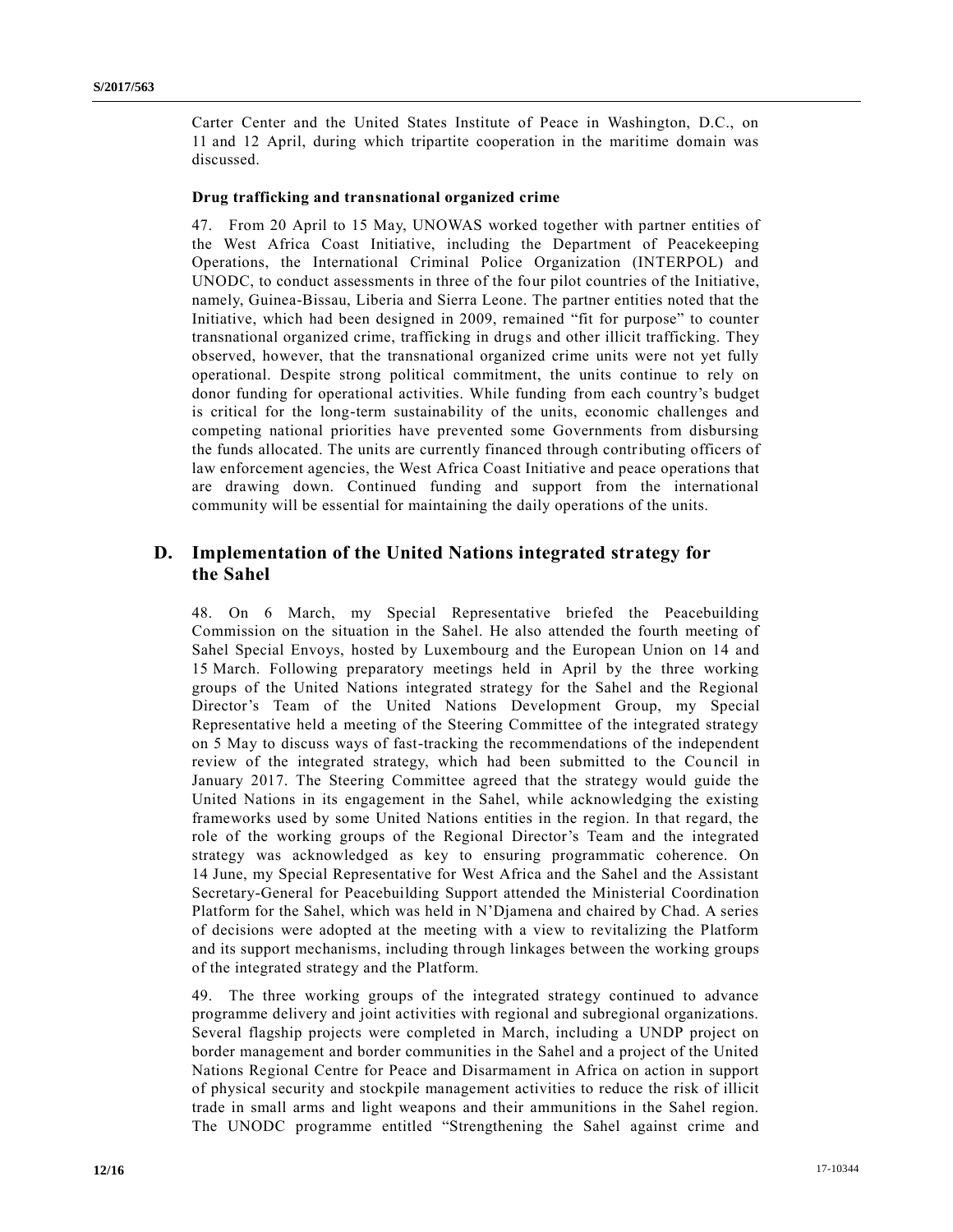terrorism" is ongoing and played a major role in the establishment in Burkina Faso in January of specialized judicial units to improve the legal response to transnational organized crime and terrorism. My Deputy Special Representative for West Africa and the Sahel attended a meeting of the Steering Committee of the UNODC programme for the Sahel on 5 and 6 April, which demonstrated the increased coordination between the United Nations and national Governments, as well as the stronger linkages between countries in West Africa and the Maghreb. Under the resilience pillar of the integrated strategy, the initiative of the United Nations Population Fund on harnessing the demographic dividend for the future of the Sahel, in cooperation with ECOWAS and the Permanent Inter-State Committee on Drought Control in the Sahel, served to strengthen links with G-5 Sahel. However, lack of funds has hampered the implementation of three important flagship projects under the pillar, namely, on support for resilient pastoralism, strengthening the resilience of mobile populations and vulnerable communities and accelerating progress towards the economic empowerment of rural women to increase resilience in the Sahel.

50. The reporting period was characterized by a stronger partnership between the United Nations and G-5 Sahel. On 6 February, my Deputy Special Representative attended the third ordinary Summit of the Heads of State of G-5 Sahel, held in Bamako. In follow-up to her participation, UNOWAS and MINUSMA provided technical support for the preparation of the strategic concept of operations of the Joint Force proposed at the Summit. My Deputy Special Representative and the Permanent Secretary of G-5 Sahel led the review, in Nouakchott on 6 and 7 March, of the road map for cooperation between the United Nations and G-5 Sahel, which endorsed a new methodology for developing joint projects and fundraising.

51. Through its liaison cell in Nouakchott, UNOWAS engaged in a series of meetings with bilateral and multilateral partners, including the African Union and the European Union, in order to enhance synergies in support of G-5 Sahel. In response to Security Council resolution [2295 \(2016\),](https://undocs.org/S/RES/2295(2016)) UNOWAS also stepped up collaboration with MINUSMA and facilitated the Mission's contribution to the review of the road map. The cell also collaborated with the Office of the United Nations High Commissioner for Human Rights (OHCHR) to enhance the integration of human rights considerations into the work of G-5 Sahel, and with the United Nations Entity for Gender Equality and the Empowerment of Women (UN-Women) to facilitate the deployment of a gender adviser within the permanent secretariat of G-5 Sahel.

52. UNOWAS supported G-5 Sahel initiatives on countering violent extremism, while ensuring a concerted approach by regional United Nations actors in the operationalization of the Secretary-General's Plan of Action to Prevent Violent Extremism of 2016. On 8 and 9 March, UNOWAS and the Permanent Secretariat of G-5 Sahel organized a meeting of national experts of the Group's cell for the prevention of radicalization. The meeting examined standard operating procedures and developed work plans for 2017-2018, including community and media sensitization activities and outreach to religious bodies. UNOWAS provided assistance for the establishment of the Sahelian Threat Analysis and Early Warning Centre, which commenced operations in Nouakchott in June. From 17 to 19 May, UNOWAS also contributed to the third African Union regional workshop for the prevention of violent extremism and radicalization, held in Nouakchott, in cooperation with G-5 Sahel and the African Union. On 31 May and 1 June, my Special Representative participated in the Second Regional Conversation for the Prevention of Violent Extremism on the theme "Investing in peace and the prevention of violence in the Sahel-Sahara", organized by the International Peace Institute and the Government of Switzerland.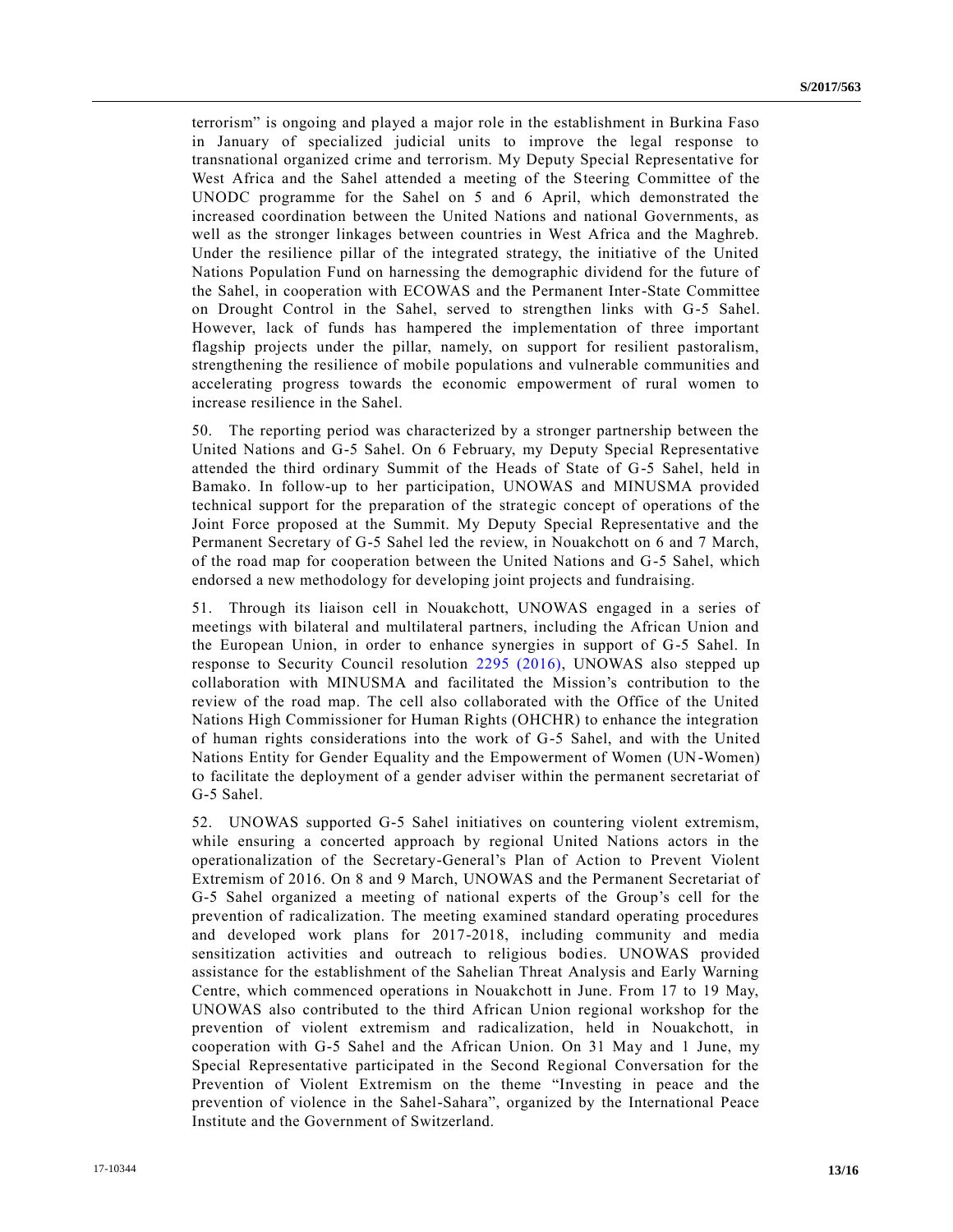# **E. Promotion of good governance, respect for the rule of law, human rights and gender mainstreaming**

53. From 8 to 12 May, UNOWAS participated in the sixtieth ordinary session of the African Commission on Human and Peoples' Rights. It was preceded by a forum of non-governmental organizations, during which UNOWAS co-chaired a panel on impunity, justice and human rights in the context of violent extremism in West Africa and the Sahel. On the margins of the session, UNOWAS also organized two dialogue sessions on issues relating to human rights, governance and the rule of law, during which participants called for greater transparency with respect to civilian casualties of counter-terrorism operations, particularly in the Lake Chad Basin. In support of the implementation of the United Nations Plan of Action on the Safety of Journalists and the Question of Impunity, the International Organization of La Francophonie, OHCHR, the United Nations Educational, Scientific and Cultural Organization and UNOWAS organized, from 28 to 30 March, a training workshop for 26 trainers from the Ministry of Security and Civil Protection of Mali, as well as media professionals, which resulted in the adoption of a plan of action on maintaining order and respect for freedom of expression.

54. During the reporting period, UNOWAS efforts to promote the role of women and youth in conflict prevention focused on creating synergies among regional organizations and raising awareness on Security Council resolution [1325 \(2000\)](https://undocs.org/S/RES/1325(2000)) and subsequent resolutions on women, youth, peace and security. Representatives of UNOWAS participated in a meeting of ministers of gender and women's affairs from member countries of ECOWAS in early February, attended a joint planning session with ECOWAS and United Nations entities on 4 May and addressed the ECOWAS West African Network of Young Female Leaders in a regional forum, which was held from 10 to 14 June. In cooperation with G-5 Sahel, UNOWAS discussed issues relating to gender, radicalization and extremism in a workshop held in Nouakchott on 18 and 19 January and contributed to a high-level dialogue held in Bamako on 21 and 22 February aimed at promoting women's leadership in the prevention of violent extremism. Shortly before the dialogue, UNOWAS took part in a meeting establishing the G-5 Sahel Women's Platform, which adopted an implementation road map. As part of its role as the secretariat of the Working Group on Women, Youth, Peace and Security in West Africa and the Sahel, UNOWAS hosted the Group's annual planning meeting in Dakar on 26 January and facilitated three thematic exchange sessions in March and April.

55. From 28 to 31 March, UNOWAS facilitated a mission of the Working Group on Women, Peace and Security in West Africa and the Sahel to the Gambia. The Working Group met local women and youth organizations, as well as national authorities, including the President of the Gambia, to explore ways of enhancing the contribution of women and youth to the Government's agenda for peace and development. On 30 March, my Special Representative met the new Director of the ECOWAS Gender Development Centre to discuss the support provided by UNOWAS for the implementation of gender-related United Nations resolutions in West Africa.

56. On 9 May, my Special Representative attended a ministerial meeting in Banjul, organized by ECOWAS and UNHCR, on the eradication of statelessness in West Africa. In his keynote remarks, he stressed the need for a regional response on the issue. During the meeting, representatives of the member States of ECOWAS validated an action plan for the eradication of statelessness by 2024, which includes specific measures to identify, prevent, reduce and raise awareness on statelessness. The plan of action will be submitted to the ECOWAS Council of Ministers and the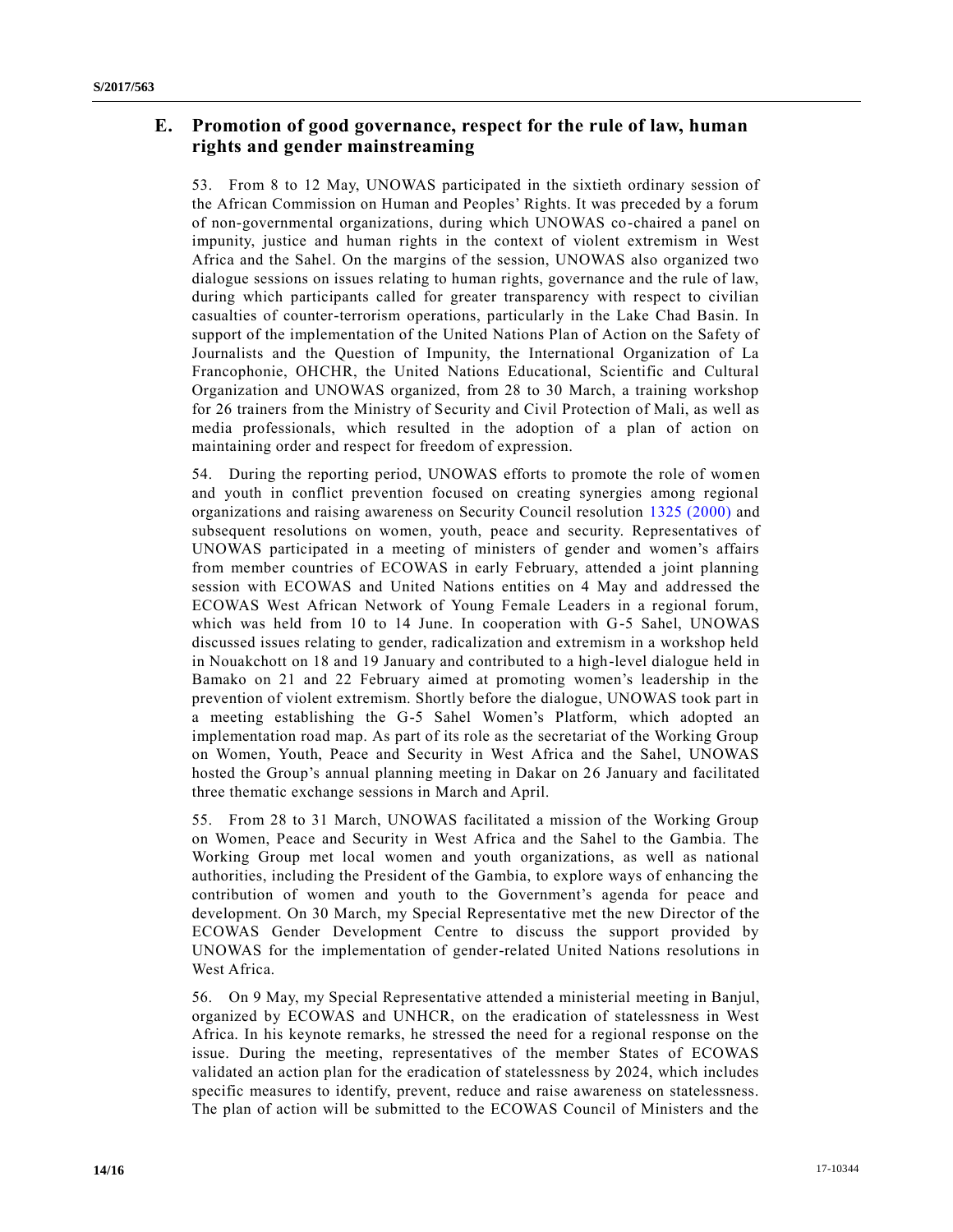ECOWAS Summit of Heads of State and Government for adoption as a legally binding instrument.

# **IV. Observations and recommendations**

57. During the reporting period, there were several positive developments in the overall situation in West Africa and the Sahel. I was particularly encouraged by the peaceful transition of power in the Gambia, which demonstrated the democratic maturity of its people and showcased the effective collaboration between the United Nations, regional organizations and other international stakeholders. I encourage the political leaders of the Gambia to continue to promote national reconciliation and to lay the foundation for accountable governance and sustainable growth. I also call on international partners to support the Gambia at this critical juncture.

58. I commend the authorities of Burkina Faso on the progress achieved, with United Nations support, in reforming and reorganizing the security sector and in promoting national reconciliation. I call on institutional partners and donors to ensure close coordination with the country and support for its efforts to sustain peace and consolidate stability and democratic gains. 

59. I welcome the return to calm in Côte d'Ivoire following the instability created by military elements in May and commend the Government on the measures taken to restore order. I reiterate the commitment of the United Nations to supporting the Government's efforts to sustain the hard-won gains of peace and stability. Following the closure of UNOCI on 30 June, UNOWAS will continue to follow developments in the country within the context of its regional mandate. As the United Nations peacekeeping footprint in West Africa becomes lighter, with the end of the UNMIL mandate foreseen in March 2018, the role of UNOWAS in helping to preserve the achievements made in peace consolidation in post-conflict countries will become increasingly important.

60. I am encouraged by the progress being made by some countries of the region in the fight against corruption, which continues to compromise good governance, delegitimize State authority and undermine the fight against violent extremism. I commend the Government of Nigeria, in particular, on the gains made in this area. I also congratulate the outreach efforts made by the Nigerian authorities in the Niger Delta, which have resulted in reduced violence in the area.

61. I welcome the efforts that are being made to carry out political and constitutional reforms in several countries in the region, as well as the steps being taken to strengthen human rights protection, and I urge national stakeholders to continue to engage in dialogue in a spirit of tolerance and inclusivity. In this regard, I call upon national stakeholders to work together to facilitate the holding of local elections, where they are due. I also urge them to work towards increasing the number of women appointed to senior government positions in accordance with national and regional commitments.

62. I remain worried by the prevalence of terrorist and violent extremist threats in the region and the linkages with transnational organized crime. In this regard, I welcome the leadership demonstrated by countries in West Africa and the Sahel to tackle security challenges in the region. I support the establishment of the Joint Force of G-5 Sahel and the imminent deployment of its 5,000 personnel. I also commend the efforts of the countries participating in the Multinational Joint Task Force, which have reduced the operational capacities and geographical reach of Boko Haram. I note with concern the continuing attacks on military and civilian targets, which are hampering resettlement and rehabilitation efforts and providing a